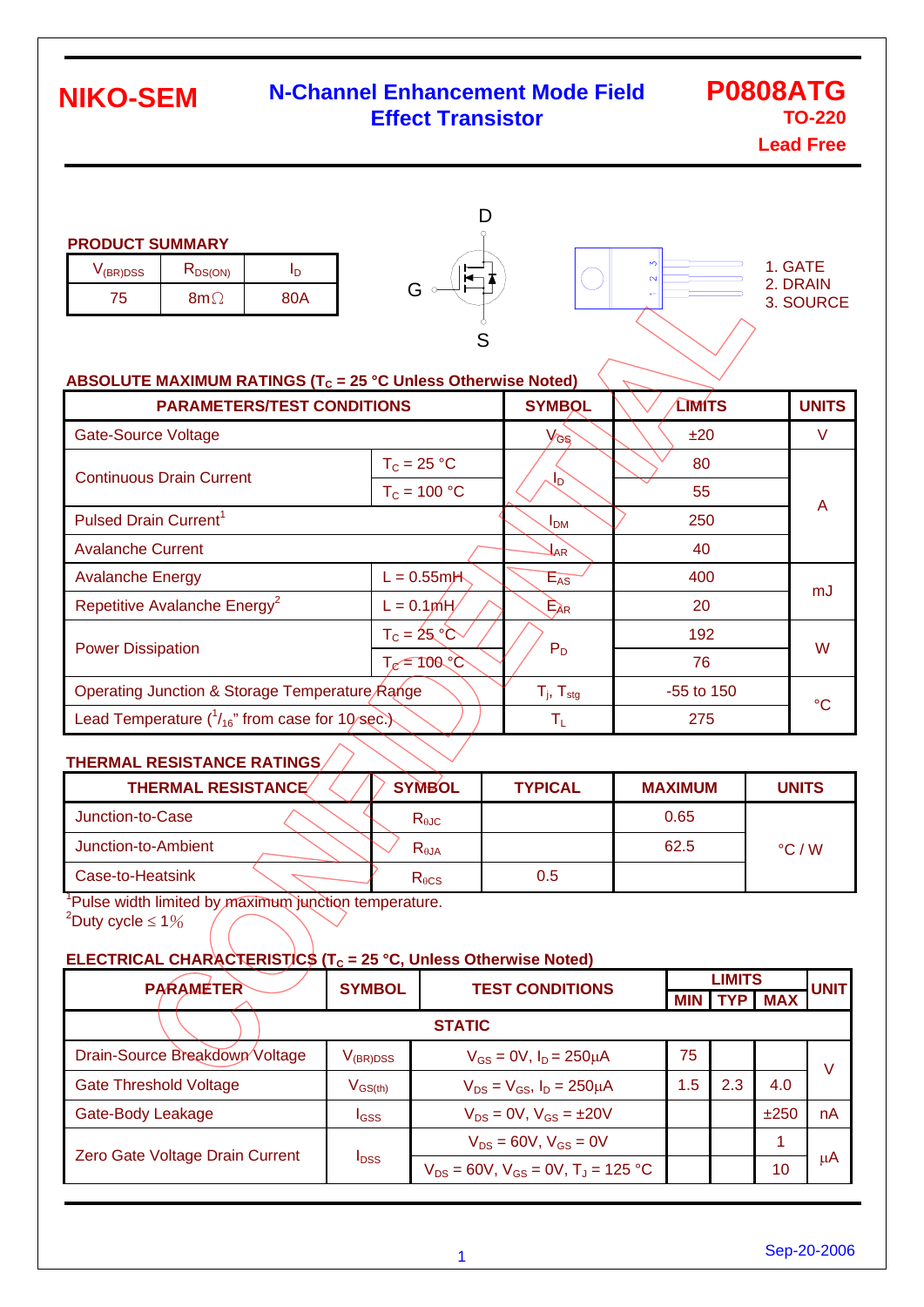#### **N-Channel Enhancement Mode Field Effect Transistor**

### **P0808ATG TO-220**

**Lead Free**

| On-State Drain Current <sup>1</sup>                                      | $I_{D(ON)}$                 | $V_{DS} = 10V$ , $V_{GS} = 10V$                          | 80 |      |     | A         |  |  |
|--------------------------------------------------------------------------|-----------------------------|----------------------------------------------------------|----|------|-----|-----------|--|--|
| <b>Drain-Source On-State</b><br>Resistance <sup>1</sup>                  | $R_{DS(ON)}$                | $V_{GS} = 10V$ , $I_D = 80A$                             |    | 6.5  | 8   | $m\Omega$ |  |  |
| Forward Transconductance <sup>1</sup>                                    | $g_{fs}$                    | $V_{DS} = 50V$ , $I_D = 80A$                             |    | 50   |     | S         |  |  |
| <b>DYNAMIC</b>                                                           |                             |                                                          |    |      |     |           |  |  |
| <b>Input Capacitance</b>                                                 | $C_{\hbox{\tiny \rm ISS}}$  |                                                          |    | 4645 |     |           |  |  |
| <b>Output Capacitance</b>                                                | C <sub>oss</sub>            | $V_{GS} = 0V$ , $V_{DS} = 25V$ , $f = \sqrt{M}Hz$        |    | 780  |     | pF        |  |  |
| <b>Reverse Transfer Capacitance</b>                                      | C <sub>rss</sub>            |                                                          |    | 115  |     |           |  |  |
| Total Gate Charge <sup>2</sup>                                           | $Q_{q}$                     |                                                          |    |      | 195 |           |  |  |
| Gate-Source Charge <sup>2</sup>                                          | $Q_{qs}$                    | $V_{DS} = 60V, V_{GS} = 10V,$                            |    |      | 42  | nC        |  |  |
| Gate-Drain Charge <sup>2</sup>                                           | $Q_{gd}$                    | $I_D \neq 80$ Å                                          |    |      | 67  |           |  |  |
| Turn-On Delay Time <sup>2</sup>                                          | $t_{d(on)}$                 |                                                          |    | 18   |     |           |  |  |
| Rise Time <sup>2</sup>                                                   | $t_{r}$                     | $V_{DD} = 40V,$                                          |    | 150  |     |           |  |  |
| Turn-Off Delay Time <sup>2</sup>                                         | $t_{d(\text{off})}$         | $I_D \cong 40A$ , $V_{GS} = 10V$ , $R_{GS} = 2.5 \Omega$ |    | 70   |     | nS        |  |  |
| Fall Time <sup>2</sup>                                                   | $t_{\rm f}$                 |                                                          |    | 125  |     |           |  |  |
| SOURCE-DRAIN DIODE RATINGS AND CHARACTÉRISTICS ( $T_{\text{c}}$ = 25 °C) |                             |                                                          |    |      |     |           |  |  |
| <b>Continuous Current</b>                                                | $\mathsf{I}_\mathsf{S}$     |                                                          |    |      | 80  |           |  |  |
| Pulsed Current <sup>3</sup>                                              | IsM                         |                                                          |    |      | 250 | A         |  |  |
| Forward Voltage <sup>1</sup>                                             | $V_{SD}$                    | $I_F = 40A, V_{GS} = 0V$                                 |    |      | 1.3 | $\vee$    |  |  |
| <b>Reverse Recovery Time</b>                                             | $\mathfrak{t}_{\mathsf{r}}$ |                                                          |    | 120  |     | nS        |  |  |
| <b>Peak Reverse Recovery Current</b>                                     | <b>IRM(REC)</b>             | $I_F = I_S$ , dl <sub>F</sub> /dt = 100A / $\mu$ S       |    | 200  |     | A         |  |  |
| <b>Reverse Recovery Charge</b>                                           | $Q_{\text{rr}}$             |                                                          |    | 410  |     | nC        |  |  |

<sup>1</sup>Pulse test : Pulse Width  $\leq 300$   $\mu$ sec, Duty Cycle  $\leq 2\%$ .

<sup>2</sup>Independent of operating temperature.<br><sup>3</sup>Pulse width limited by maximum junction temperature.

#### **REMARK: THE PRODUCT MARKED WITH "P0808ATG", DATE CODE or LOT #**

**Orders for parts with Lead-Free plating can be placed using the PXXXXXXG parts name.**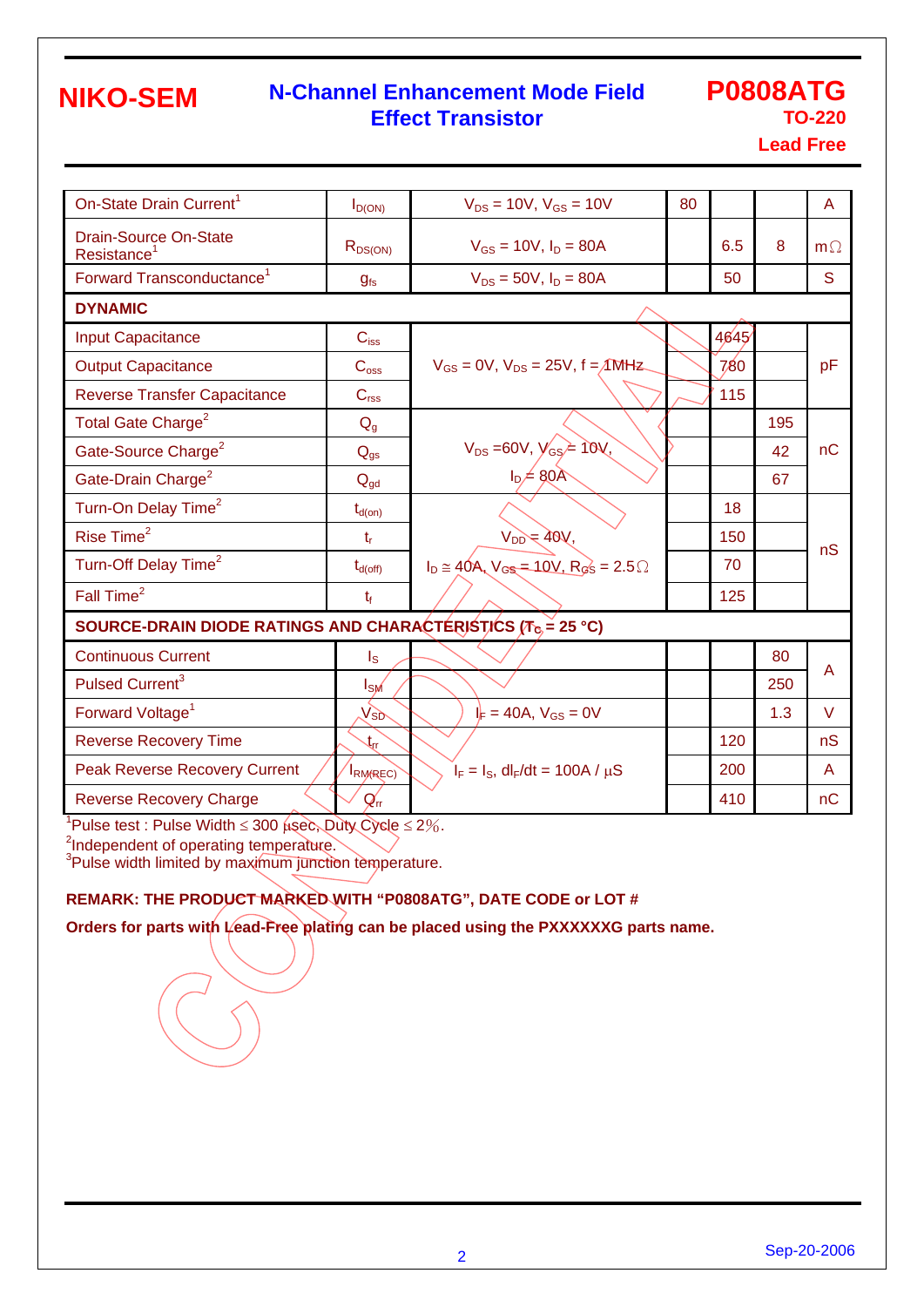#### **N-Channel Enhancement Mode Field Effect Transistor**

#### **P0808ATG TO-220 Lead Free**

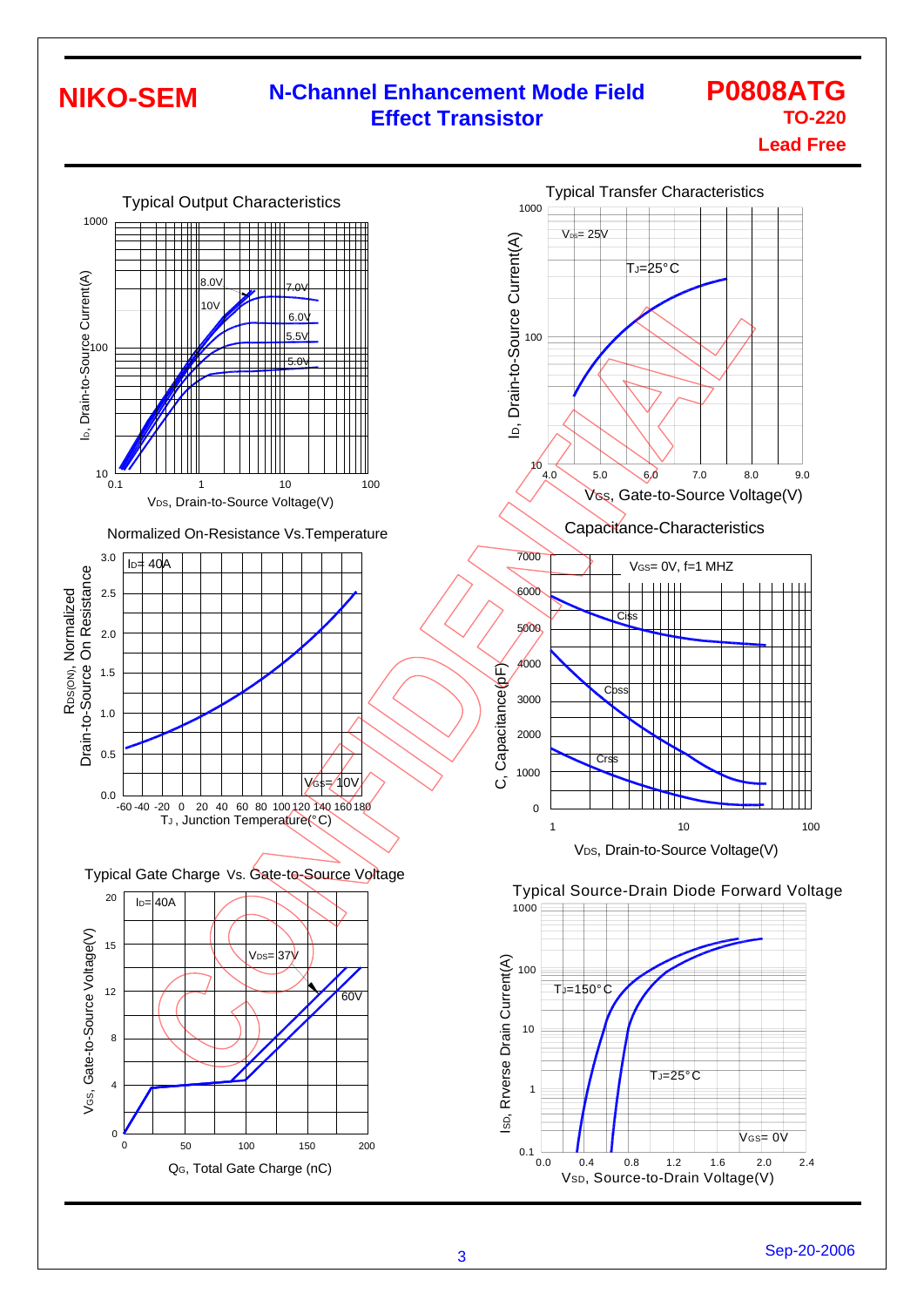#### **N-Channel Enhancement Mode Field Effect Transistor P0808ATG TO-220 NIKO-SEM**

### **Lead Free**